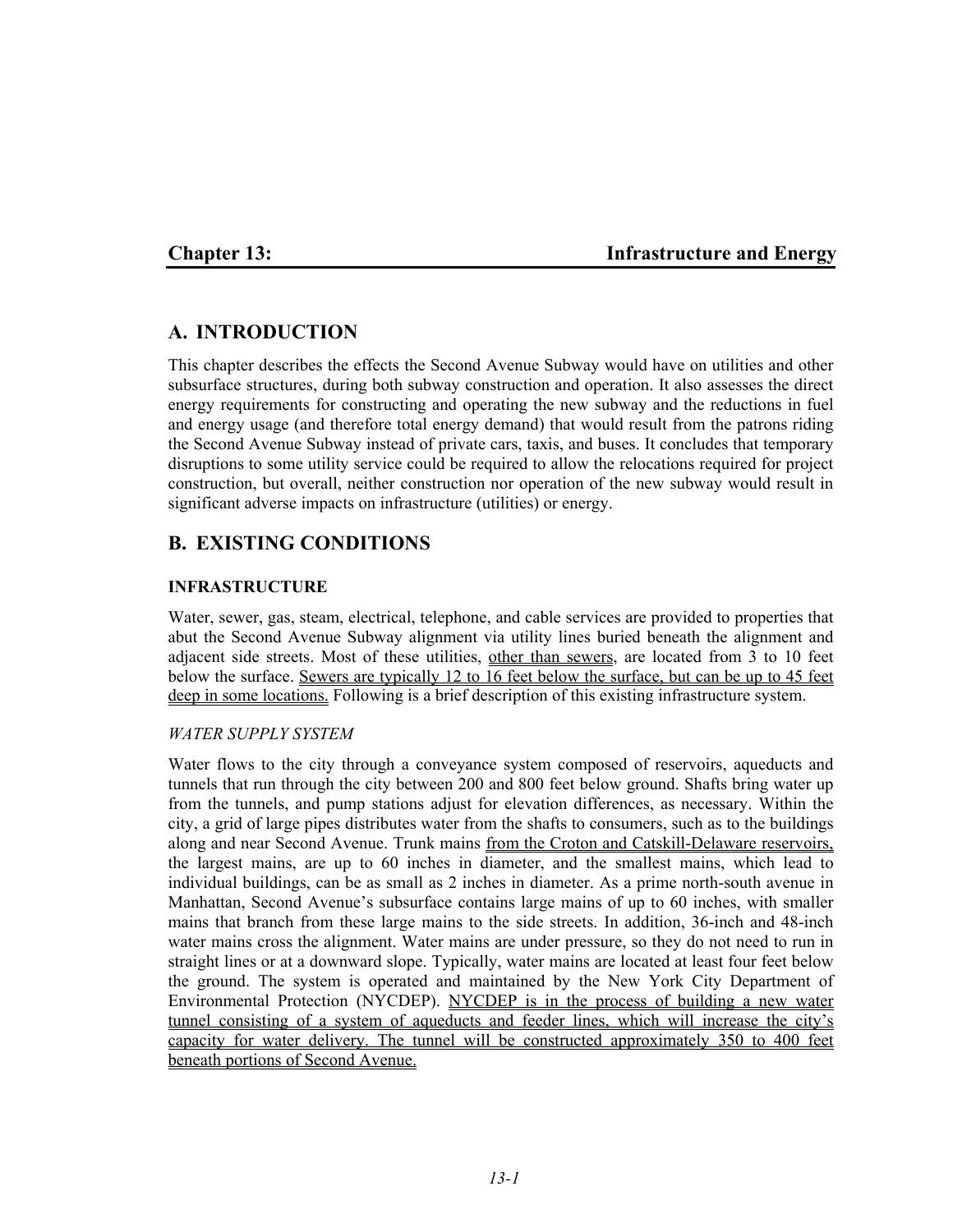#### *SEWER SYSTEM*

Sewage generated in the Second Avenue Subway corridor is collected in a combined sewer system. This system conveys both sanitary sewage from residences and businesses located along the project alignment, as well as storm water collected in catch basins along the streets. During rain events when sewage treatment plant capacities are exceeded, excess flows from the sewer interceptors are discharged via combined sewer outfalls directly to the city's waterways. Typically, sewer mains along Second Avenue are larger than those on side streets, which in turn are larger than the smallest mains that connect to individual buildings, although some side streets carry larger cross-town mains. Sewer mains along the alignment include oval or egg-shaped, circular and rectangular pipes, ranging in size from up to a 9 foot by 8 foot box and between 1 and 8 feet in diameter. In most cases, the sewer flow is directed by gravity, gradually sloping downward toward the water pollution control plants or pump stations situated along the city's water bodies. Sewage from the alignment north of about 68th Street flows to the Wards Island water pollution control plant; flows from the south are directed to the Newtown Creek water pollution control plant. The city's sewer system, including the mains, the combined sewer outfalls, and the water pollution control plants, is operated by the NYCDEP.

## *GAS AND STEAM MAINS AND ELECTRICITY*

Gas mains, ranging in size from 4 inches to 24 inches, provide natural gas along Second Avenue, which is used for heating and cooking. Gas mains are pressurized, and therefore do not need to run in straight lines. Typically, they are located 2 to 4 feet below the street surface. Steam mains serve some parts of the city, generally to heat buildings. The mains range in size from 8 inches to 24 inches and are always insulated to minimize heat loss. Including insulation, these mains range in size from 24 inches to 48 inches. Electrical cables and wires, including high-voltage transmission lines and low-voltage distribution lines, are also buried beneath the streets in Manhattan. High-voltage lines are encased in oil-filled conduits to keep them cool. Along the project alignment, numerous duct banks, carrying as many as 44 3½-inch diameter ducts, are buried. All three utilities are the responsibility of Consolidated Edison (Con Edison).

Along the Second Avenue corridor, Con Edison maintains low-pressure gas lines that supply individual buildings and high-pressure transmission pipes that support the gas supply system for all of Manhattan. The Second Avenue corridor also contains transmission steam mains, distribution steam mains, and other related infrastructure that support the Manhattan steam supply system on the East Side. In addition, the alignment has high voltage transmission feeders as well as additional transmission feeders intersecting the alignment. These feeders supply electricity to Con Edison's substations, which energize most of Manhattan's 33 electric network systems. Numerous distribution feeders, cables, transformers, and electric structures are also located beneath the alignment.

### *COMMUNICATIONS AND TELEPHONE LINES*

Lines for telephone service are provided in conduits owned and maintained by the Empire City Subway Company (ECS), a subsidiary of Verizon. Each telephone service provider rents its duct space from ECS. As many as 132 conduits in a duct bank may be found along the alignment, each carrying hundreds of wire pairs. Altogether, thousands of cables run between manholes and buildings, providing telephone and telecommunications service to the buildings along Second Avenue. Cable service is also provided in the conduits owned and maintained by ECS, but some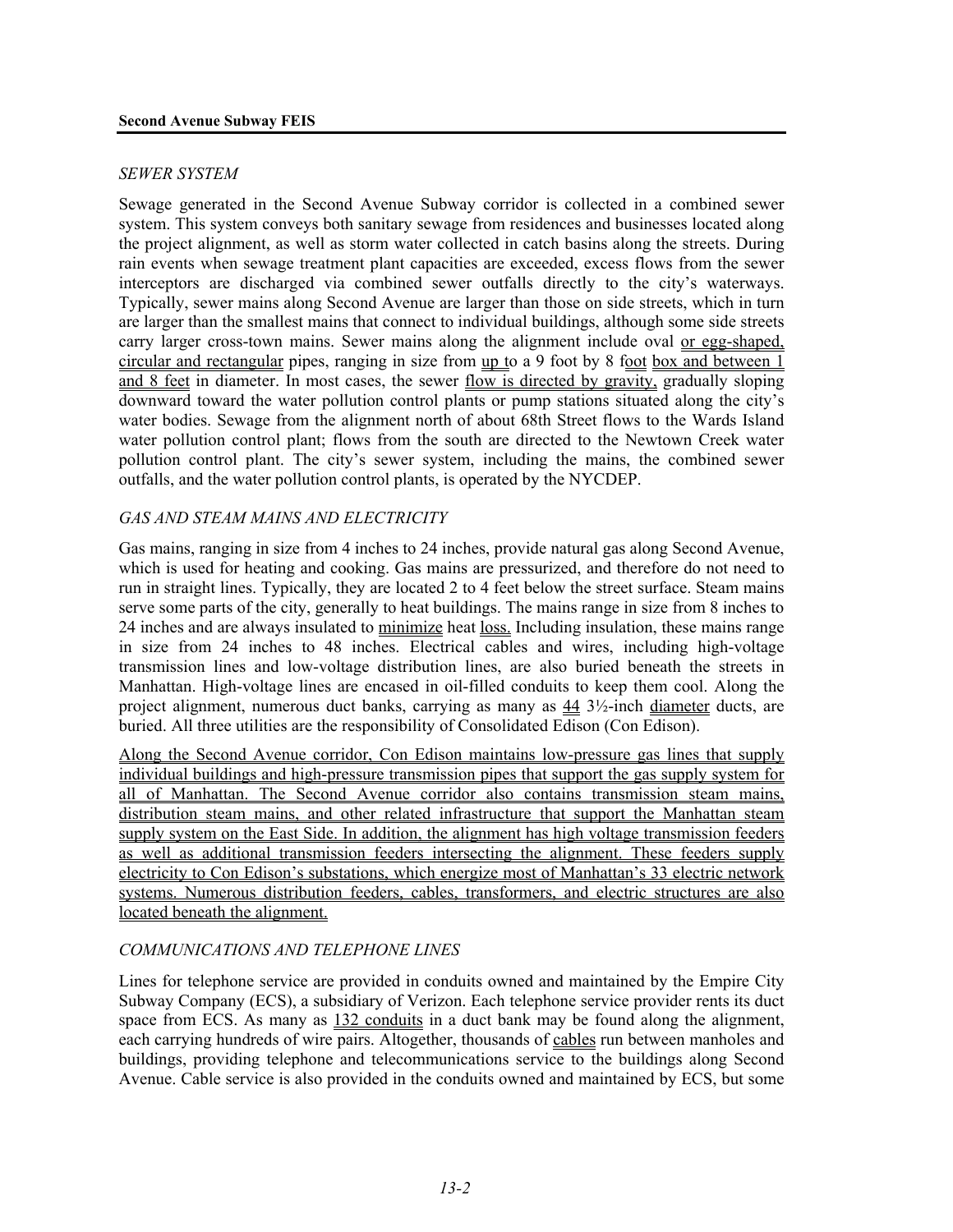separate ducts exist in a few locations; these are owned by Time Warner Cable, RCN, and other cable providers.

# **ENERGY**

Electrical power in New York City was once generated and distributed by Con Edison as a government-regulated utility. However, during the 1990s, New York State recently initiated the deregulation of energy markets in the state, which has led to the sale of many of the state's electrical generating facilities, including Con Edison's, from regulated utilities to independently owned energy providers. The New York State Public Service Commission is responsible for overseeing power distribution in the state. In New York City, Con Edison has substantially reduced its power generating activities and is now primarily involved in the distribution of energy.

Electrical energy is produced from non-renewable sources such as coal, oil, nuclear fuel and natural gas, and renewable sources such as hydroelectric, biomass fuels, and wind. Some of this electricity is generated outside of New York City, at points as far away as Canada. Once generated, a transmission and distribution grid supplies high-voltage electrical power to and within New York City. The grid extends throughout New York State and is interconnected to electrical grids in the northeast and Canada, allowing electrical power to be imported from other regions as needed based on demand. High-voltage electrical power is converted to low-voltage electrical power at substations located throughout New York City for distribution to end users. At any given time, electrical energy might originate at a variety of facilities, including facilities in New York City, facilities elsewhere in New York State, and facilities elsewhere on the electric grid (anywhere in the United States and Canada).

According to Con Edison, the current peak load demand for New York City is currently slightly less than 11,000 megawatts (MW). During most periods, electricity generated within New York City is sufficient to satisfy its demand. The independent, non-profit New York State Reliability Council (NYSRC) has determined that a minimum of 80 percent of the city's peak load must be supported by in-city generating resources to satisfy reliability criteria consistent with those established by regional and national reliability councils. The New York State Independent System Operator has indicated that at present (2003), there is sufficient capacity in the city to meet the 80 percent requirement. However, during the peak summer demand period, the existing power supply system can be strained, even when electricity is imported from generating facilities in other regions, since transmission capacity has its own limitations. In August 2003, New York City, along with much of the Mid Atlantic, New England, the upper Midwest, and parts of Canada, experienced a blackout. The cause was related to distribution and transmission problems beginning in the Midwest, and not a lack of available power supply. As part of its normal planning and ongoing distribution and service improvement program, Con Edison upgrades localized areas of high demand within New York City as necessary. Electricity required for local load pockets may be transmitted from other parts of the New York City grid or from elsewhere as necessary.

In 2001, to address increasing capacity needs within the metropolitan New York City region New York State undertook a number of programs to ensure adequate electrical supplies in the near-term. The New York State Independent System Operator (NYISO) implemented special measures through the Emergency Demand Response and Day-Ahead Demand Bidding programs to reduce utility electrical power demand during peak load periods by encouraging facilities with emergency generators to operate them during critical demand periods. In addition, the New York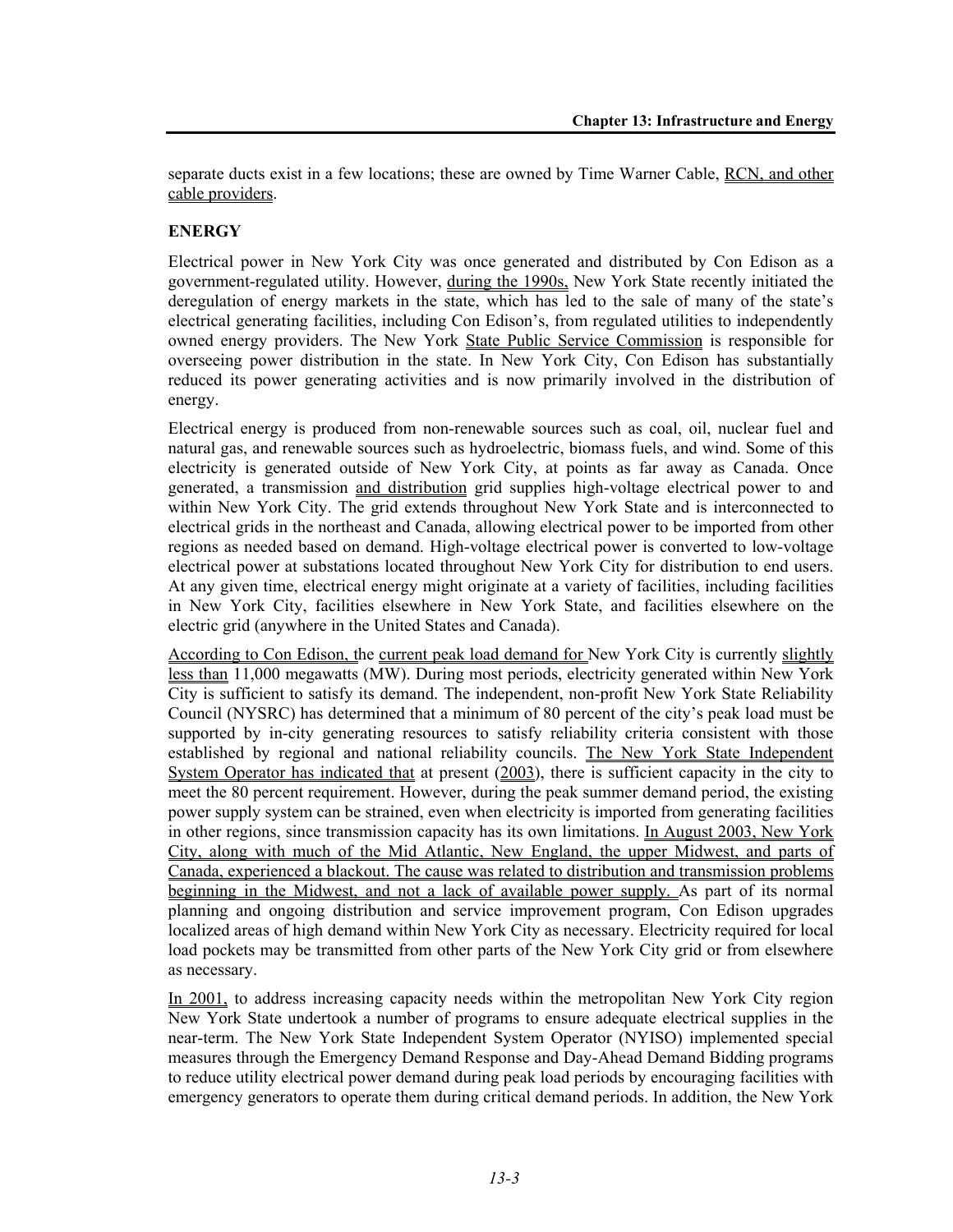State Energy Research and Development Authority (NYSERDA) and various utilities have implemented new programs to assist businesses in reducing demand and becoming more energyefficient. Finally, NYPA has purchased and installed 11 new, 44-MW, natural gas-fired, simple cycle turbine generating units (10 of which are located in New York City).

The average electric power demand for NYCT operations is currently 200 megawatts or 680 million British Thermal Units  $(BTUs$  per hour).<sup>1</sup> Peak power demand is approximately 350 megawatts, or 1,195 million BTUs per hour. Therefore, the peak electric demand for the NYCT subways is approximately 3 percent of the total New York City peak electric demand.

# **C. FUTURE CONDITIONS COMMON TO ALL ALTERNATIVES**

## **INFRASTRUCTURE**

In the future, the utilities currently located along the proposed Second Avenue Subway alignment are likely to remain in place. Certain building or road construction projects could require temporary, localized service disruptions. In addition, continuous maintenance and repair of those sections requiring replacement would occur as defects are identified. There are no current plans for any large-scale reconstruction of existing water, sewer, gas, steam, electric, or telephone/communications facilities along the alignment. These existing utilities are expected to have enough capacity to accommodate future demand. The NYCDEP Bureau of Water Supply has long-range plans to upgrade the trunk and distribution mains along Second Avenue, but the schedule for implementation of this plan has not been established.

A portion of New York City's Water Tunnel No. 3 is planned for construction within the next 10 years in the Second Avenue Subway vicinity. As part of the second stage of construction, the water tunnel will be constructed from its current terminus on the West Side of Manhattan, south to Lower Manhattan, where it will loop around near the Manhattan Bridge and come north on the East Side to 34th Street at Second Avenue. At 35th Street just east of Second Avenue, a new shaft and distribution chamber are planned. The tunnel will then travel some 350 to 400 feet beneath Second Avenue to a new shaft and distribution chamber at 55th Street. Tunneling has begun, with the construction of the shaft sites to follow completion of the tunnel. Construction in the 34th Street area is expected to begin in 2007 but could begin as early as 2005.

## **ENERGY**

<u>.</u>

As reported in the June 2002 New York State Energy Plan, electrical demand in New York State is projected to grow at an average annual rate of 0.99 percent between 2000 and 2021, with an annual peak demand growth of 0.92 percent forecast for the same time period. The near-term (2000-2006) average annual growth rate in the summer peak demand period for the New York area, however, is projected to be somewhat higher, at 1.14 percent. As demand increases over time, new generation will be needed to continue to satisfy the in-city generation criteria to provide generating capacity in the city for 80 percent of the in-city demand. Con Edison's projections indicate that a total of 819 megawatts of new in-city capacity will be required by

<sup>&</sup>lt;sup>1</sup> British Thermal Units, or BTUs, are a measure of energy used to compare consumption of energy from different sources, such as gasoline, electricity, etc., taking into consideration how efficiently those sources are converted to energy. One BTU is the quantity of heat required to raise the temperature of one pound of water by one Fahrenheit degree.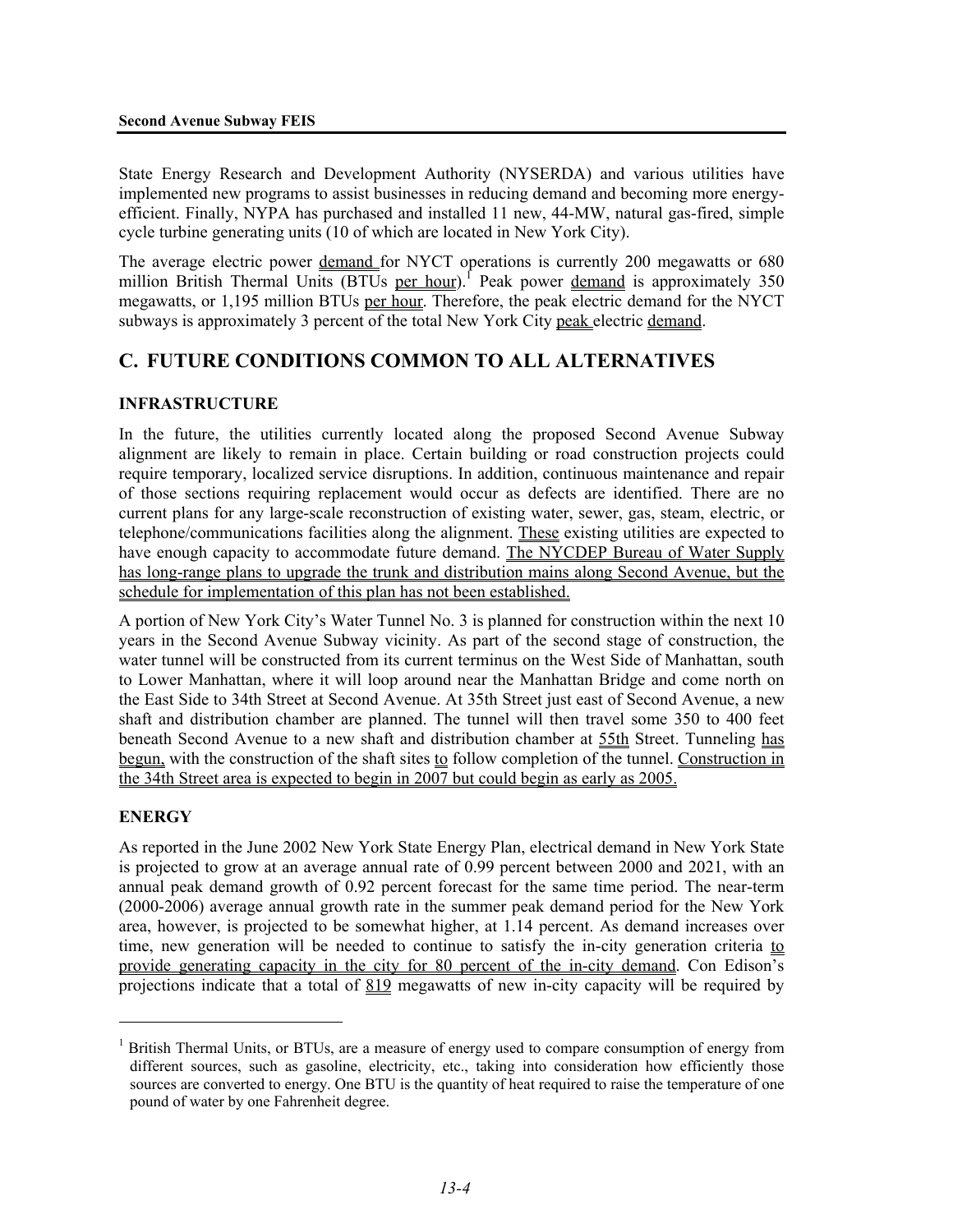2008, 1,143 megawatts by 2011, and 1,971 megawatts by 2020. 2020 is the latest projection year available at this time.

To ensure that an adequate supply of electricity is available to meet future growth demand at all times, including peak periods, a number of major electrical power generation projects are currently under development in New York State pursuant to New York State Public Service Law Article X, which sets forth a review process for considering applications to construct and operate electric generator facilities of 80 or more megawatts. New or repowered facilities, totaling approximately 10,781 megawatts of additional capacity, have been approved by the State Board on Electric Generation Siting and the Environment pursuant to Article X or have filed Article X applications. Of this total, 3,690 MW of capacity are currently under construction. In addition, plants that would total 330 MW are in active preliminary stages of development. Approximately 60 percent of the combined electrical generating capacity of these projects is located within New York City. It is expected that all the facilities to be built in New York City will be constructed and operating by 2007. As a result, adequate electrical generating capacity will be available in the New York City metropolitan area through the year 2025, and will exceed the anticipated increased demand.

In addition to increasing electrical generating capacity, electricity availability and reliability can be improved through additional transmission capacity in areas with a tight energy supply. Several transmission line projects are proposed or under development, which would improve the availability of electrical power for New York City. As the August 2003 blackout has been attributed to problems with the electricity transmission grid, reinforced transmission capacity will remain a focus for the region.

# **D. CONSTRUCTION IMPACTS OF THE PROJECT ALTERNATIVES**

## **NO BUILD ALTERNATIVE**

This alternative would not involve any construction either above or below ground and would therefore have no impact on subsurface utilities or energy supply in the study area.

## **SECOND AVENUE SUBWAY**

### *INFRASTRUCTURE*

During construction activities for the Second Avenue Subway, work that involves excavation of city streets could affect the utilities that are buried beneath them during all construction phases. Most tunnelling activities occurring below-ground would pass below the existing utilities and the only impact would be as a result of the small ground movements that could occur during tunnelling in soft ground sections (Maiden Lane to Houston Street, and north of 120th Street). In these areas, sensitive utilities may need to be replaced or protected prior to tunnelling. Sensitive utilities include gas and water mains in cast iron pipes, particularly those that have a history of leakage or are heavily corroded. Any construction activities that could disturb utilities would require special measures to protect them during construction and prevent damage to the mains or lines as well as outages to service. This could also include supporting, replacing, or relocating utilities, where necessary, to avoid service disruptions and maintain continuous service to utility customers. NYCT and its Preliminary Engineering team are currently coordinating with the utility providers and NYCDEP through a Second Avenue Subway Utilities Task Force. In this way, measures to address issues that could affect the utilities in the project alignment are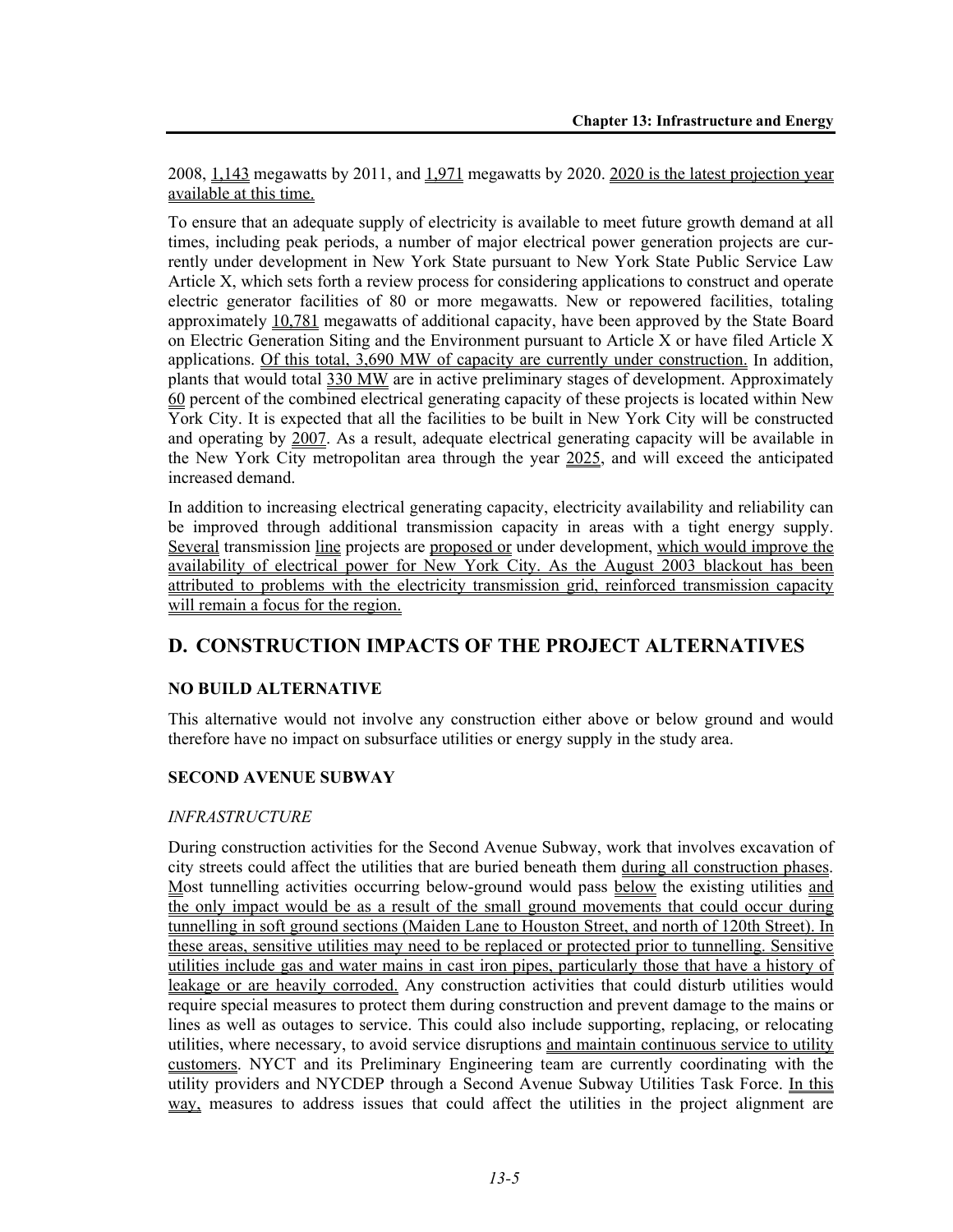incorporated into the project's design. An additional benefit is that utility-related decisions are made expeditiously.

Utilities that could be affected include sewers, water mains, and large ECS duct banks. Sewers might need to be relocated away from the centerline of the street to accommodate the new subway. Relocation would occur differently in areas where cut-and-cover construction is needed to build the tunnels from areas where this technique is used to build stations, because those activities would have excavations of different widths and elevations. While short-term outages typical of other construction projects in New York City could occur, measures would be taken to ensure that no significant adverse impacts would result.

To minimize environmental impacts resulting from disruptive surface construction, as well as cost and construction duration, NYCT is seeking wherever practicable to limit disruptive construction activities that would require utility relocations. As described in Chapter 3 of this FEIS ("Description of Construction Methods and Activities"), cut-and-cover construction techniques are being minimized where possible. Stations and tunnels in rock would be constructed by mining from below rather than excavating from the surface. Most stations have been designed to provide enough cover above that utilities can remain in place. Construction would support utilities in place, rather than relocating them, wherever practicable.

More specifically, in locations where cut-and-cover construction is required to build some tunnels, the new subway right-of-way would not occupy the entire roadway width, leaving space for the relocation of utilities on either side of the subway. Most stations would have center island platforms, which reduces the width that must be excavated for the station cavern. Alternatively, utility tunnels/chambers could be constructed adjacent to the subway structure, to provide easier access to the large utilities that would be restored deeper below the street. Smaller utilities would be relocated either above or adjacent to the subway tunnels. For locations where excavation would occur, utilities would typically be supported in place if they would not interfere with construction or with the final station structure configuration. This would often be accomplished by suspending the utility lines from the street deck beams that would be installed during the cutand-cover construction process. Where interference is unavoidable, utilities would have to be relocated, and could usually be placed to the side of the station at mezzanine level, as this portion of the station would not necessarily be as wide as the platform level. In limited locations, utilities could be relocated onto streets adjacent to Second Avenue. For cut-and-cover construction for tunnels or stations, retaining techniques can sometimes allow utilities that cross the alignment to remain in place. The goal is to allow a supported pipe or duct to remain in place.

Sewer outfalls cross Second Avenue at several locations on their way to the East River. These outfalls have a vertical alignment that places them above the proposed subway alignment, and they would be maintained in place as subway construction proceeds. Large sewer lines are generally difficult and costly to relocate because they depend on gravity to sustain their flow, and therefore cannot simply be moved vertically without affecting their performance. Where sewers are affected, a new sewer line would have to be built parallel to the existing line outside the proposed tunnel limits, or the sewer could be regraded and/or rerouted. Sewers identified as being within the construction zone and requiring replacement, relocation outside the construction zone, or support in place, range in size from 15-inch diameter up to 9 feet by 8 feet 6 inches. Any sewer relocations or replacements would be performed in coordination with and under the review of the NYCDEP.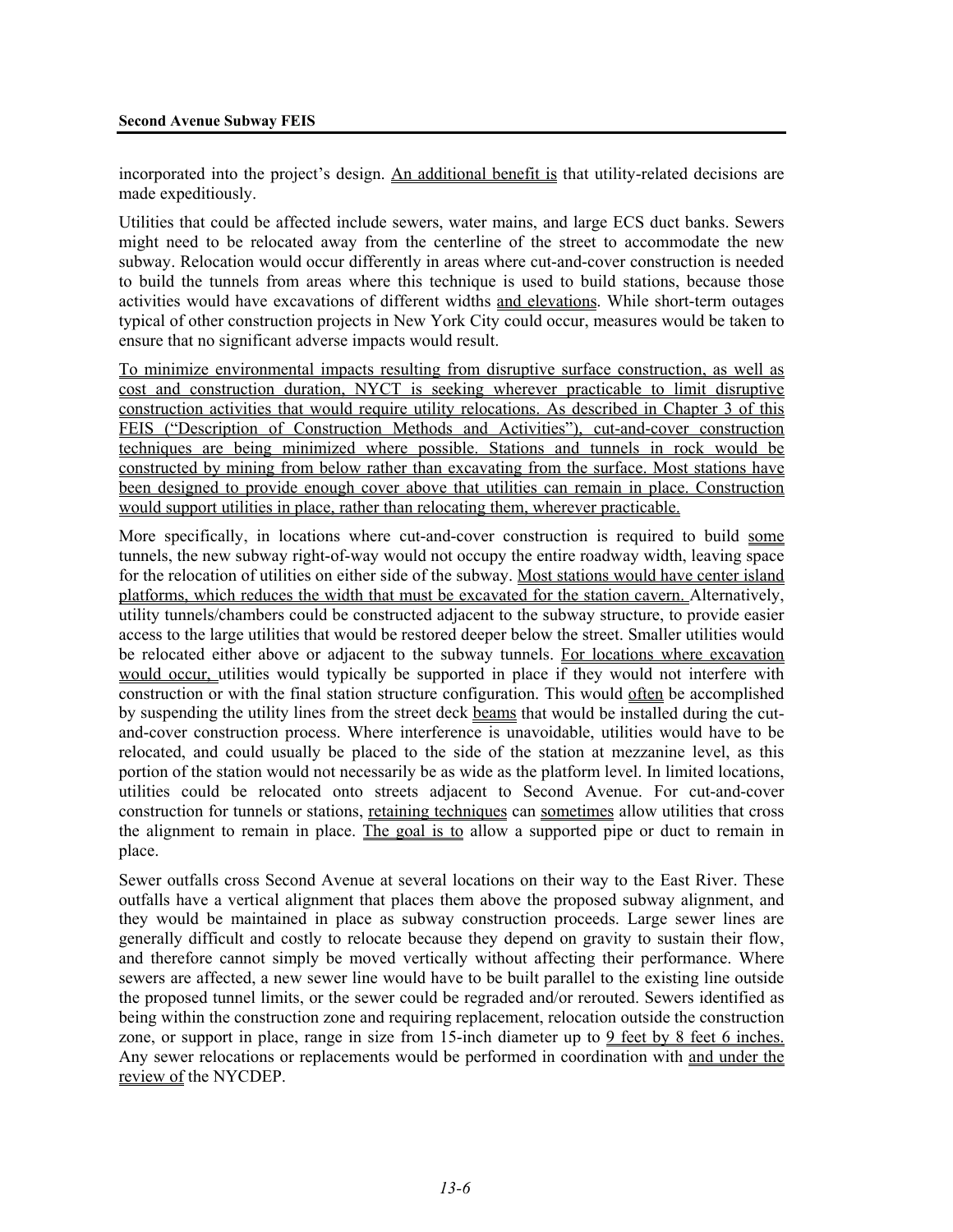Steam mains may also have to be relocated. Before this is done, any asbestos-containing material would be removed in accordance with applicable laws. Any steam main encountered would be relocated out of the construction zone, or temporarily supported during construction. Other utilities, including Con Edison electric and gas lines, might also need to be relocated, but, with the exception of the high-voltage lines suspended in oil (such as those that may require relocation at the Chatham Square Station), these are relatively easy to relocate since these utilities are generally smaller in size. These utilities could either be accommodated within the construction zone or relocated out of the way. As some electrical and gas lines cannot be removed or replaced at certain times of the year, construction scheduling would have to accommodate the seasonal nature of utility relocation work. Work that might involve moving, replacing, or even supporting a high-voltage line will be avoided to the extent possible. NYCT would work with Con Edison to schedule and coordinate this work.

Among the utility relocations that would likely be required are the probable relocations of segments of the 60-inch water main and telephone line duct banks beneath Second Avenue. The 60-inch water main would be routed around the proposed subway construction, since the water in the pipe is pressurized. However, at certain pipe bends, the 60-inch steel water pipe may require thrust blocks. Thrust blocks are used by the NYCDEP to restrain the water main under pressure flow to prevent the pipe from moving as water flows through. As continuing engineering proceeds, decisions will be made regarding the need to relocate utilities. Relocation of the telephone duct banks would require the construction of new manholes at each end of the duct run, and would also require the splicing of the thousands of wires at the manholes that would be relocated. Relocation of telephone service can be a very time-consuming effort that requires early coordination with all communications companies.

It is anticipated that NYCDEP's construction near 34th Street for its Water Tunnel No. 3 project would be completed prior to Phase 3 of the Second Avenue Subway project, and that construction of the two projects would not occur simultaneously in that area. Nevertheless, the construction work for Water Tunnel No. 3 elements on Second Avenue, as well as the final location of any water tunnel components, including shaft and distribution chambers, would be carefully coordinated with construction and design activities for the Second Avenue Subway to avoid conflicts between the two projects if they were to overlap. The NYCDEP Bureau of Water Supply has long-range plans to upgrade the trunk and distribution mains along Second Avenue, but the schedule for implementation of this plan has not been established.

The approval of the utility relocation drawings and the maintenance of connections to buildings along the project alignment during the construction process would need to be addressed in advance of the construction. The design of the utility relocations and the subsequent approval of those designs by NYCDEP, Con Edison, and other utilities can take up to two years depending on the complexity and extent of the utility relocation. To begin this coordination early, meetings are already being held with representatives of the different utility providers whose infrastructure might be affected by the subway construction as part of the project's Utility Task Force. This has allowed the project engineers to redesign stations, where possible, to avoid conflicts with major utilities. Any unknown abandoned utilities encountered during the relocation process would be removed or would be addressed at the time of the encounter. Plans regarding the temporary or permanent relocation of a utility, and responsibility for and coordination of relocation work, would be drafted with each utility company or governmental agency. Overall, utility service would be maintained throughout construction, and no significant impacts would occur. If necessary, temporary outages would be limited to a few hours during the day and residents and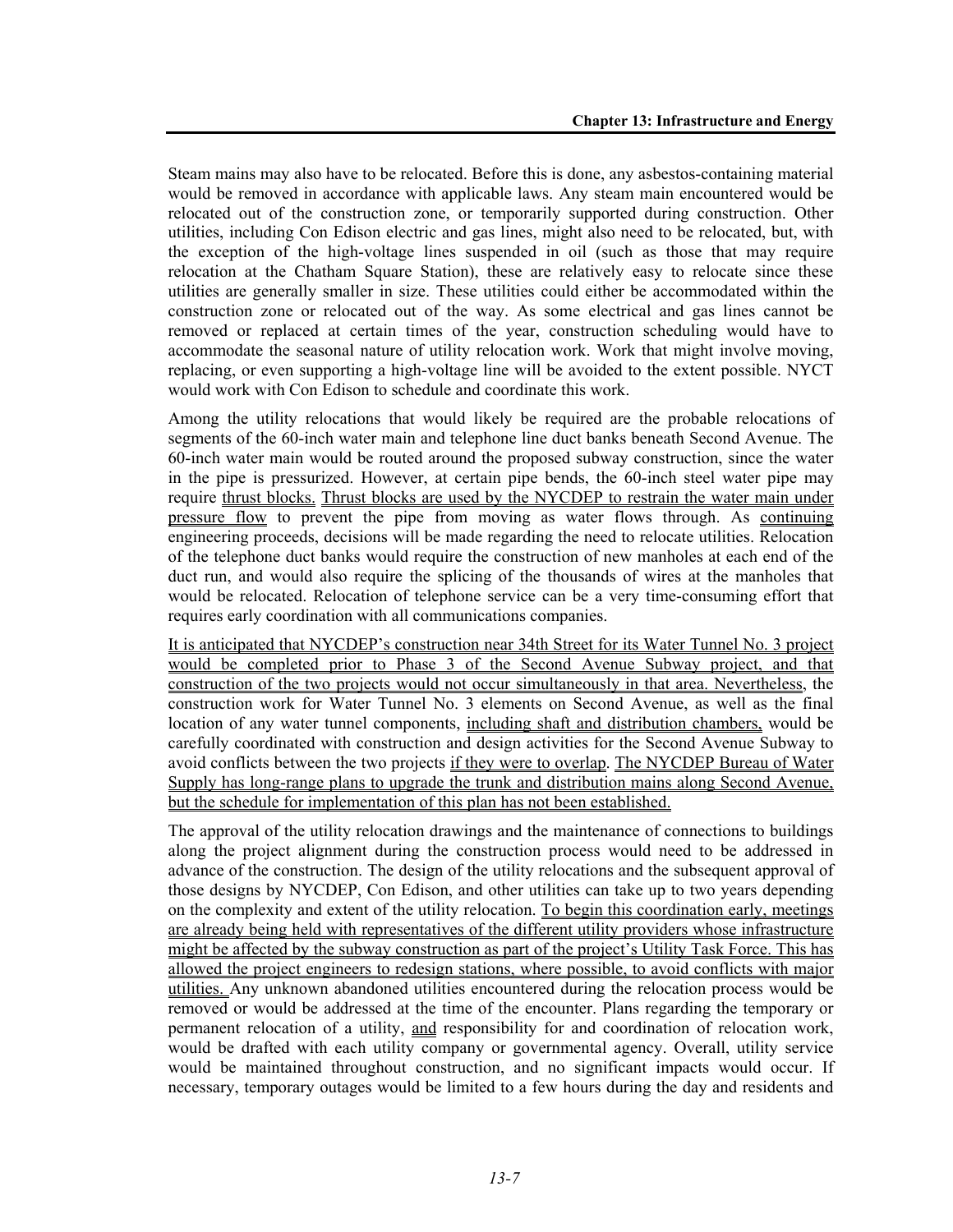business would be notified through the community outreach process described in Chapter 4, "Public Outreach and Review Process."

Existing NYCDEP sewers could also be affected during construction by the disposal of water from dewatering activities into the sewer system. Any water pumped from construction areas would be discharged into the existing sewer infrastructure, following NYCDEP review of this process. As engineering proceeds, the quantities of water that would flow into the sewer system would be determined and any effects of the discharge on existing sewer capacity will be further assessed. At Pier 6, pumped water could be released directly into surface water bodies, specifically the East and Harlem Rivers. New York State Department of Environmental Conservation (NYSDEC) approval of this process would be required. A monitoring program would be implemented to test the quality of the water prior to release into the sewer system or surface water. If necessary, water flowing directly into surface waters would be pretreated prior to release.

### *ENERGY*

During construction, energy would be consumed by power construction equipment related to building the subway tunnels, stations, and associated facilities during all construction phases. This includes the fuel energy consumed by vehicles transporting workers, equipment, and excavated materials during the construction process.

Electrical power would be distributed by Con Edison. With the proposed phasing plan presented in Chapter 3, two TBMs may operate concurrently in separate locations, with an estimated maximum power requirement of 5.7 MW per TBM (including approximately 3.7 MW for each TBM and approximately 2.0 MW for the supporting site machinery required per TBM). This estimate includes all power that would be used during tunnel construction, including boring, spoils conveyance (both horizontal and vertical), supplying ventilation to the underground areas, pumping groundwater, and running elevator, lighting systems, and offices. This value is negligible compared to the current estimated in-city peak load demand of slightly less than 11,000 MW. The relatively small amount of electricity needed for tunnel construction (the most energy intensive construction activity) is unlikely to affect the ability of Con Edison to meet its peak load demands, and it is being reviewed with Con Edison. Power would be supplied to the construction sites through temporary substations at sites from which TBM tunneling is being staged. At station locations, some form of temporary electrical service would be required until the project's permanent below-grade substations could be used to provide power for construction activities.

Other energy requirements would be supplied by fossil fuels used to power vehicles and equipment, and are thus considered separately from electrical power. Fuel would be consumed by construction equipment and by trucks and barges transporting materials and excavated spoils. In addition, fuel would be consumed indirectly by the construction project through the use of vehicles driven by workers to and from the construction sites.

The total energy consumption from electrical power sources during the total construction period would be approximately 390 billion BTUs. Including fuel sources, the total project energy consumption would be approximately 17 trillion BTUs. Table 13-1 details the total fuel and electrical energy use for each construction phase. The energy expenditures required during construction of the Second Avenue Subway are a "short-term use" compared with the long-term productivity of the subway.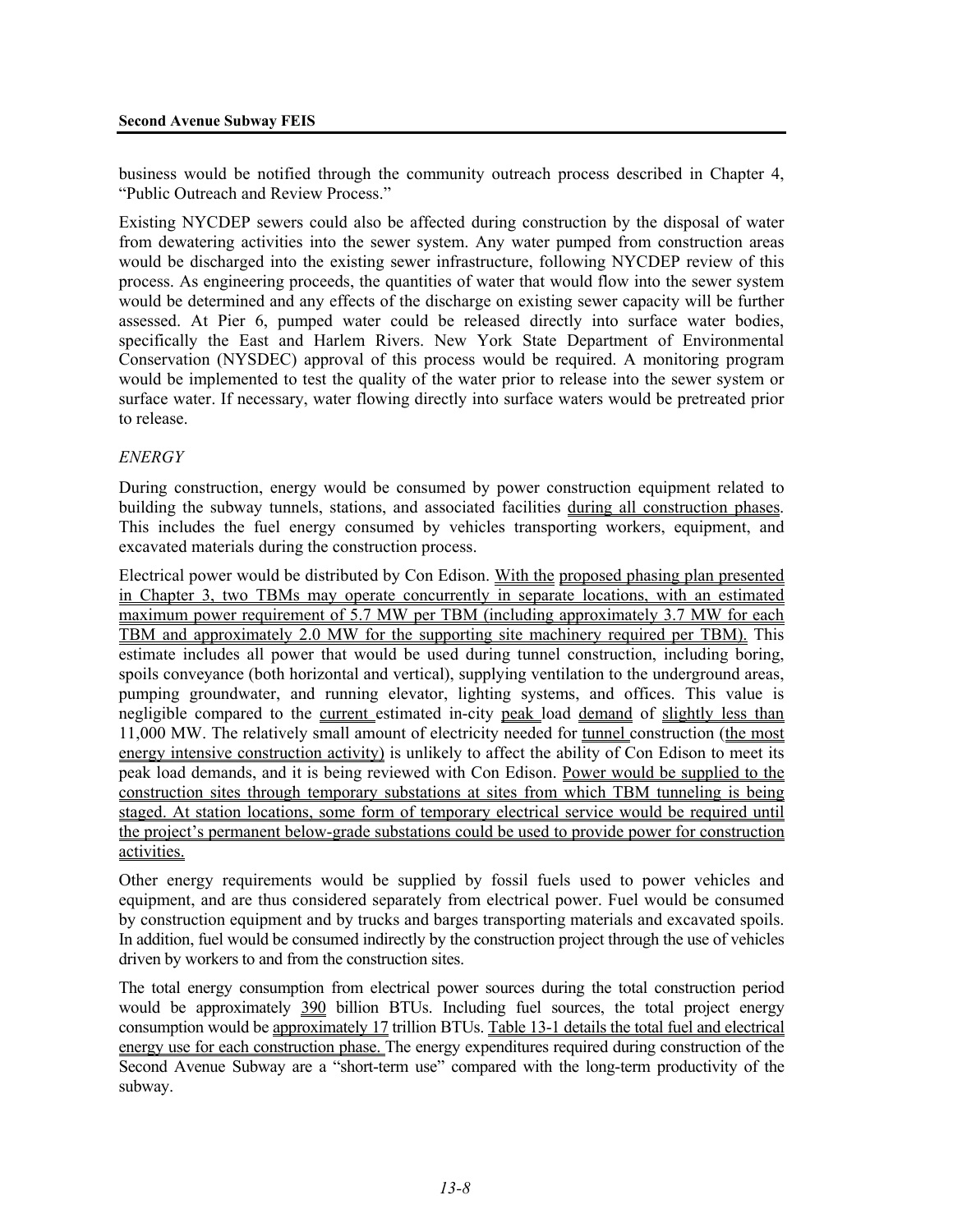| Consumption During Construction (Dimon DT Cs) |                                             |                                         |                                          |  |  |  |
|-----------------------------------------------|---------------------------------------------|-----------------------------------------|------------------------------------------|--|--|--|
| <b>Phase</b>                                  | <b>Electric Power</b><br><b>Consumption</b> | <b>Fuel Power</b><br><b>Consumption</b> | <b>Total Power</b><br><b>Consumption</b> |  |  |  |
| Phase 1                                       | 94                                          | 4.854                                   | 4.948                                    |  |  |  |
| Phase 2                                       | 96                                          | 3.989                                   | 4.085                                    |  |  |  |
| Phase 3                                       | 99                                          | 4.345                                   | 4.445                                    |  |  |  |
| Phase 4                                       | 101                                         | 4.232                                   | 4.333                                    |  |  |  |
| Total                                         | 390                                         | 17,421                                  | 17,811                                   |  |  |  |

# **Table 13-1 Second Avenue Subway Power Consumption During Construction (Billion BTUs)**

# **E. PERMANENT IMPACTS OF THE PROJECT ALTERNATIVES**

### **NO BUILD ALTERNATIVE**

This alternative would not involve any new facilities either above- or below-ground, and would therefore have no impact on subsurface utilities or energy supply in the study area.

### **SECOND AVENUE SUBWAY**

#### *INFRASTRUCTURE*

After construction, any utilities that had to be replaced or relocated would be in place. These water and sewer mains, conduits, and ducts would be newly built to current engineering and environmental standards. This would have the substantial benefit of greatly reducing the probability and frequency of failures and other problems in providing utility service in an otherwise old system.

The Second Avenue Subway, once completed, would itself have minimal effect on the project area's infrastructure. Connections to the city's water and sewer systems would be required at each station for restrooms and cleaning equipment. Most communications needs would be supplied by NYCT. While the tunnels and stations are designed to be watertight, some infiltration of water is expected; consequently, pump rooms would be located at low points along the alignment. This water inflow would be discharged into the city's sewer system. Occasionally the city's water mains rupture and flood the adjacent streets and buildings. This water finds its way to the lowest point in the area, which would often be the subway tunnels. Each pump room will be designed to handle these emergency situations, and would have pumps that would discharge this water into the city's sewer system.

### *ENERGY*

During operation, electrical energy would be required to power the trains and operate supporting systems, such as track and station lighting, signals, switching equipment, computers, and heating, ventilation and air conditioning (HVAC) equipment. NYCT has estimated the electrical power demands that would be required for the Second Avenue Subway (see Table 13-2). More detailed power requirements will be determined after completion of continuing engineering. NYCT is committed to creating an environmentally responsible subway system and has integrated a Design for the Environment team to assess and if possible incorporate "green design" opportunities in the Second Avenue Subway project.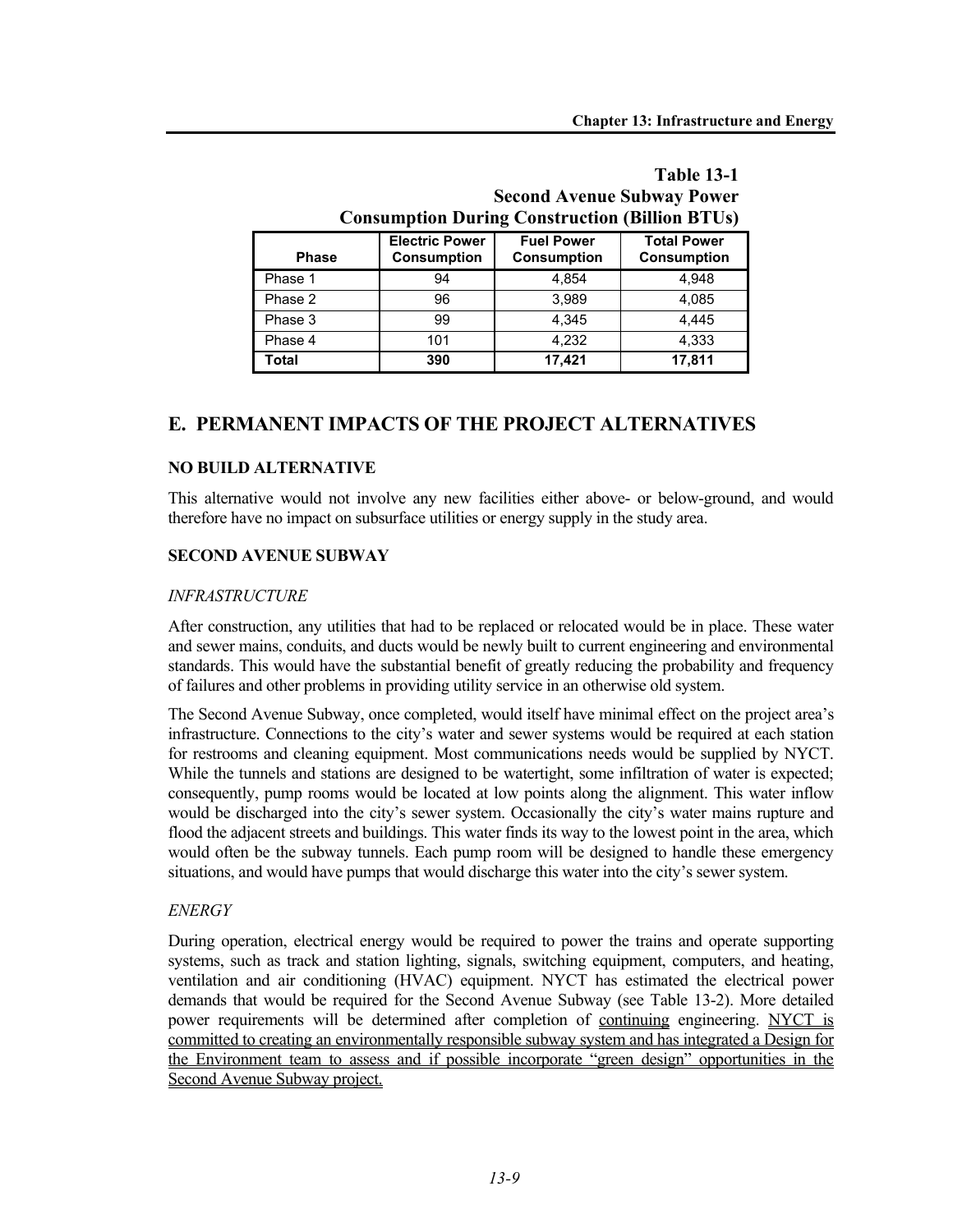|                                                                                                                                                                                                                               | Second Avenue Subway' |  |  |  |  |
|-------------------------------------------------------------------------------------------------------------------------------------------------------------------------------------------------------------------------------|-----------------------|--|--|--|--|
| <b>Project Element</b>                                                                                                                                                                                                        | <b>Total Load</b>     |  |  |  |  |
| Passenger Stations <sup>2</sup>                                                                                                                                                                                               | 14,784 kW             |  |  |  |  |
| Passenger Station Air Tempering                                                                                                                                                                                               | 17,000 kW             |  |  |  |  |
| <b>Fan Chambers</b>                                                                                                                                                                                                           | 10,804 kW             |  |  |  |  |
| <b>Pumping Facilities</b>                                                                                                                                                                                                     | 1,792 kW              |  |  |  |  |
| Signal Enclosure                                                                                                                                                                                                              | 240 kW                |  |  |  |  |
| <b>Traction Power Substation</b>                                                                                                                                                                                              | 48,000 kW             |  |  |  |  |
| Total Power for the System                                                                                                                                                                                                    | 92.620 kW             |  |  |  |  |
| <b>Ancillary Facilities</b>                                                                                                                                                                                                   | 2,000 kW              |  |  |  |  |
| Project Total (Total Connected Load)                                                                                                                                                                                          | 94.620 kW             |  |  |  |  |
| Notes:<br>Current calculations are based on Con Edison service voltage of 13.2 kV.<br>Assumes that each of the 16 stations would require 50 at 13.2 kV. This is equivalent<br>2<br>to 14,784 kW services (16 x 50 = 800 AMP). |                       |  |  |  |  |
| Table has been updated since the SDEIS as a result of ongoing engineering.<br>3                                                                                                                                               |                       |  |  |  |  |

## **Table 13-2 Summary of Annual Electrical Power Forecast, Second Avenue Subway1**

While the new subway would increase electrical consumption, it would also reduce energy consumption associated with automobiles, by reducing the number of automobile trips and vehicle miles traveled in the region. The decrease in fuel consumption, resulting from a decrease in the number of automobile vehicle miles traveled (VMT), which is estimated to conserve approximately 161,000 BTUs annually, would partially offset the increase in electrical power by the new subway (see Table 13-3).

The additional 94.6 MW of power required for the Second Avenue Subway would be a very small fraction of the total energy consumed in New York City (about 0.7 percent of the projected 2020 load of 13,400 MW within the city). Furthermore, additional electrical generating capacity will become available in the next few years, which will be available prior to the project's completion year and is substantially greater than the estimated future project energy consumption.

As described in Chapter 20, "Commitment of Resources," the ability of transportation systems to conveniently serve major residential and employment centers is one of the essential components in economic growth and productivity in the New York metropolitan area and specifically Manhattan. The new subway would play a key role in helping the city sustain and improve its economic vitality, facilitating retention of jobs, expansion of existing businesses, and development of new businesses, helping to maintain the city's competitive edge. This would in turn reinforce energy-efficient development patterns in the region overall, by attracting and retaining compact urban development. As cited in proceedings of a recent meeting (April 2003) of the New York Academy of Sciences, New York City is the most energy-efficient place in the country, primarily because of its heavy reliance on electricity (subways and elevators) to move people and because New Yorkers also live and work in smaller quarters.